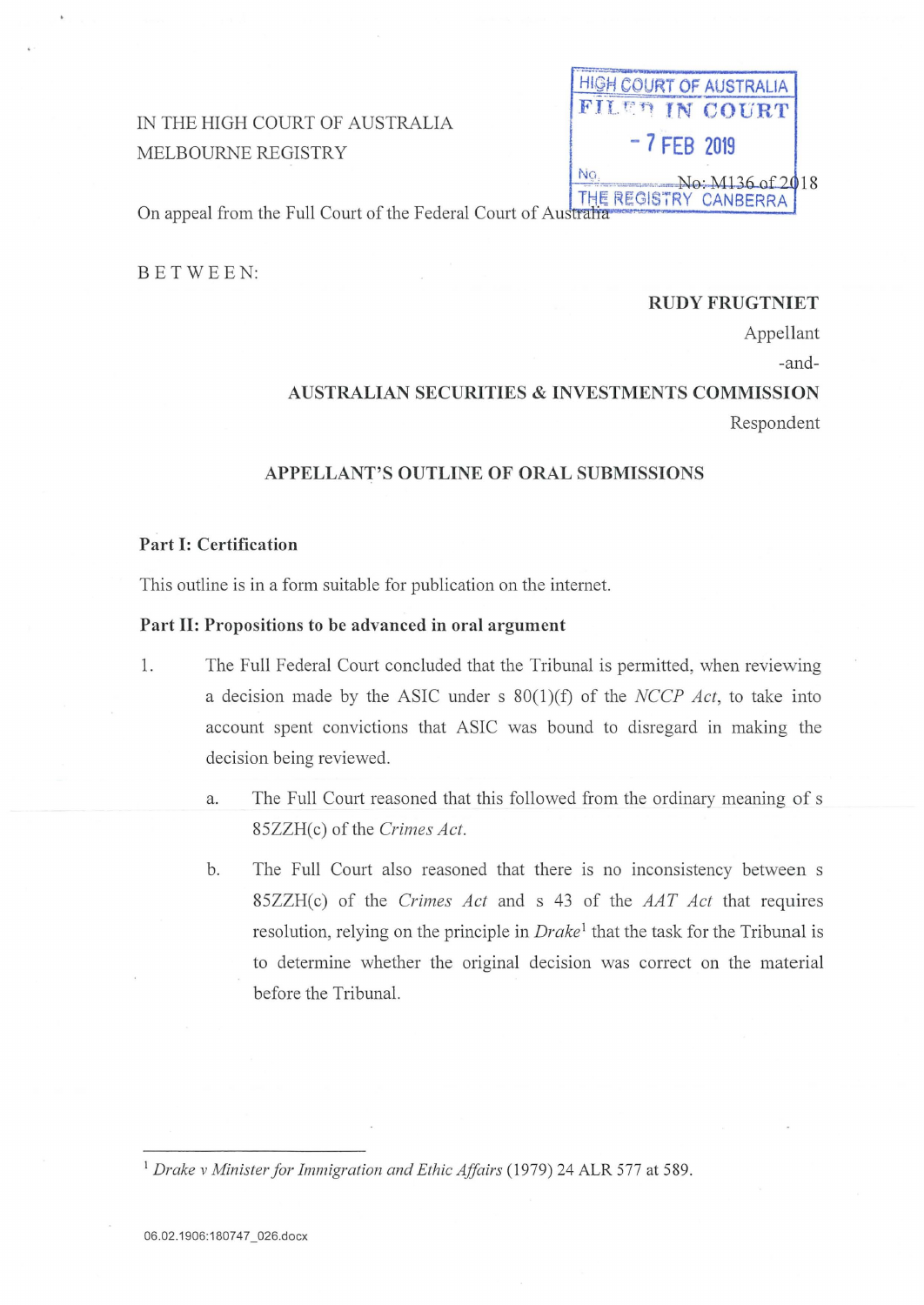- 2. Determining the concurrent operation of two statutes of the same legislature involves a two-stage process. First, any uncertainty in each statute must be resolved. Second, any inconsistency requiring resolution can then be discerned. <sup>2</sup>
- 3. Section 80 of the *NCCP Act* empowers ASIC to make a banning order. The exercise of power under  $s \, 80(1)(f)$  is subject to the mandatory considerations found in s 80(2). The mandatory considerations are subject to the limitations in Part VIIC of the *Crimes Act.*
- 4. Part VIIC of the Crimes Act required ASIC to disregard the Appellant's spent convictions (s 85ZW).
- 5. The functions and powers of the Tribunal in a review are governed by the *AAT Act.* 
	- a. The effect of sections 25 and 43 of the *AAT Act* are that the Tribunal must perform the function of the original decision-maker (here, ASIC) in accordance with the law as it applied to the original decision-maker. <sup>3</sup>
	- b. Thus, performing a review of ASIC's decision under s 80, the Tribunal was required to disregard the Appellant's spent convictions, abiding by the legal constraint imposed on ASIC by the combined operation of s 80(2) of the *NCCP Act* and s 85ZW of the *Crimes Act*.
	- c. The procedural powers conferred on the Tribunal by ss 40 and 40A of the *AAT Act* do not override the requirements of s 43.4 The Tribunal is not permitted to seek or receive evidence under its procedural powers concerning a matter that by law was an irrelevant consideration for the original decision-maker.
	- d. The conclusion reached by the Full Federal Court, that s 85ZZH(c) applied to the Tribunal's determination on review, can only be arrived at by finding an inconsistency between s 43 *oftheAAT Act* and s 85ZZH(c) of the *Crimes Act*, and resolving that inconsistency in favour of s 85ZZH(c).

*<sup>2</sup> Kocic v Commissioner of Police* (NSW) (2014) 88 NSWLR 159 at [13] per Basten J (with whom Leeming JA agreed at [82]).

<sup>3</sup>*Drake v Minister for Immigration and Ethic Affairs,* ( 1979) 24 ALR 577 at 589, per Bowen CJ and Deane J; *Minister for Immigration and Ethnic Affairs v Pochi* (1980) 44 FLR 41 at 45-46, per Smithers J; *Shiv Migration Agents Registration Authority* (2008) 235 CLR 286 at [133]- [134], per Kiefel J.

<sup>4</sup>*Shiv Migration Agents Registration Authority* (2008) 235 CLR 286 at [142], per Kiefel J.